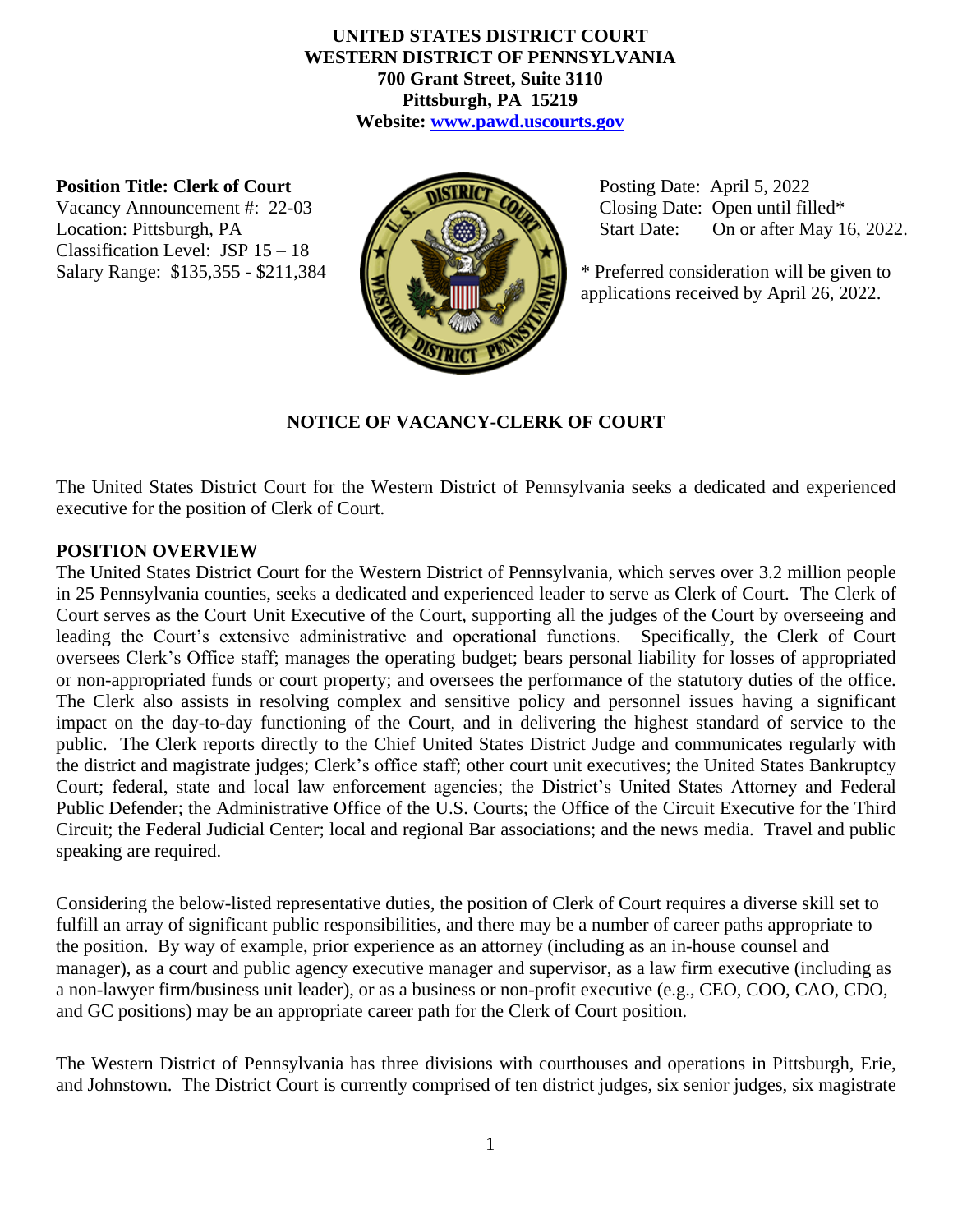judges, eighty-four judicial/court staff and fifty-nine clerk's office staff. The Clerk of Court's duty station is at Pittsburgh, Pennsylvania, with the Clerk's Office at the Joseph F. Weis, Jr. Courthouse in Pittsburgh.

# **REPRESENTATIVE DUTIES**

- Consulting with and making recommendations to the judges regarding court policies and procedures.
- Leading and directing staff responsible for the processing of civil and criminal cases, the issuance of legal process, and the maintenance of official records in the custody of the court.
- Oversight and leadership of the functions related to the Court's information management resources and needs, including but not limited to the provision of IT services within the Court and as to its interface with public users. This includes the development and implementation of controls for the maintenance of and access to highly sensitive information, the development and maintenance of sound and approved information and systems security protocols, and effective communication and interface with Circuit and national leadership and resources as to all such matters.
- Managing the jury operations of the court and making recommendations as required to improve juror utilization in compliance with the Court's Jury Selection Plan.
- Leading and directing the court's financial service function including purchasing, juror payments, CJA counsel payments and accounting functions.
- Working with members of the Bar and the public to improve the delivery of court services.
- Leading and managing staff responsible for Human Resources and overseeing the hiring, assignment, management, and discipline of personnel, and designing and managing training programs.
- Working with various governmental agencies on a variety of issues necessary to court activities such as data processing, fiscal, and personnel matters.
- **•** Directing staff responsible for space and facilities management, utilization, and planning.
- Preparing and managing the Court's annual budget.
- Assisting the Board of Judges in the governance of the Court.
- Overseeing numerous public ceremonies and educational events (*e.g.*, naturalizations and investitures).
- Conducting special studies as directed and preparing statistical and narrative reports.
- Leading and managing staff responsible for Information Technology services, statistical analysis and reporting requirements, and inventory control.
- Assisting with the implementation of the Court's Criminal Justice Act Plan and Plan for the Utilization of Court Reporter Services.
- **EXECUTE:** Directing the development and administration of the Court's comprehensive emergency preparedness and disaster recovery plans.
- Reviewing and analyzing organizational structure, functional assignments, and duties to prepare for current and future organization needs, hire, develop and lead staff, create and maintain a culture that values human resources and contributes to excellence in performance and service.
- Interacting with the Administrative Office of the U.S. Courts, the Office of the Circuit Executive, the Federal Judicial Center, other federal court units, the bar, government agencies, the media and the public to resolve complex issues of practice and procedure and to improve the delivery of Court services.

# **POSITION QUALIFICATIONS**

**Minimum Qualifications:** To be qualified for appointment as Clerk of Court, a candidate must have a minimum of 10 years of progressively responsible administrative experience in public service or the private sector that provides the candidate with a thorough understanding of organizational, procedural and human aspects of managing an organization. At least 3 of the 10 years of experience must have been in a position that required substantial management responsibility, involving high-level administrative experience that typically includes responsibilities involving financial management, human resources and information technology, space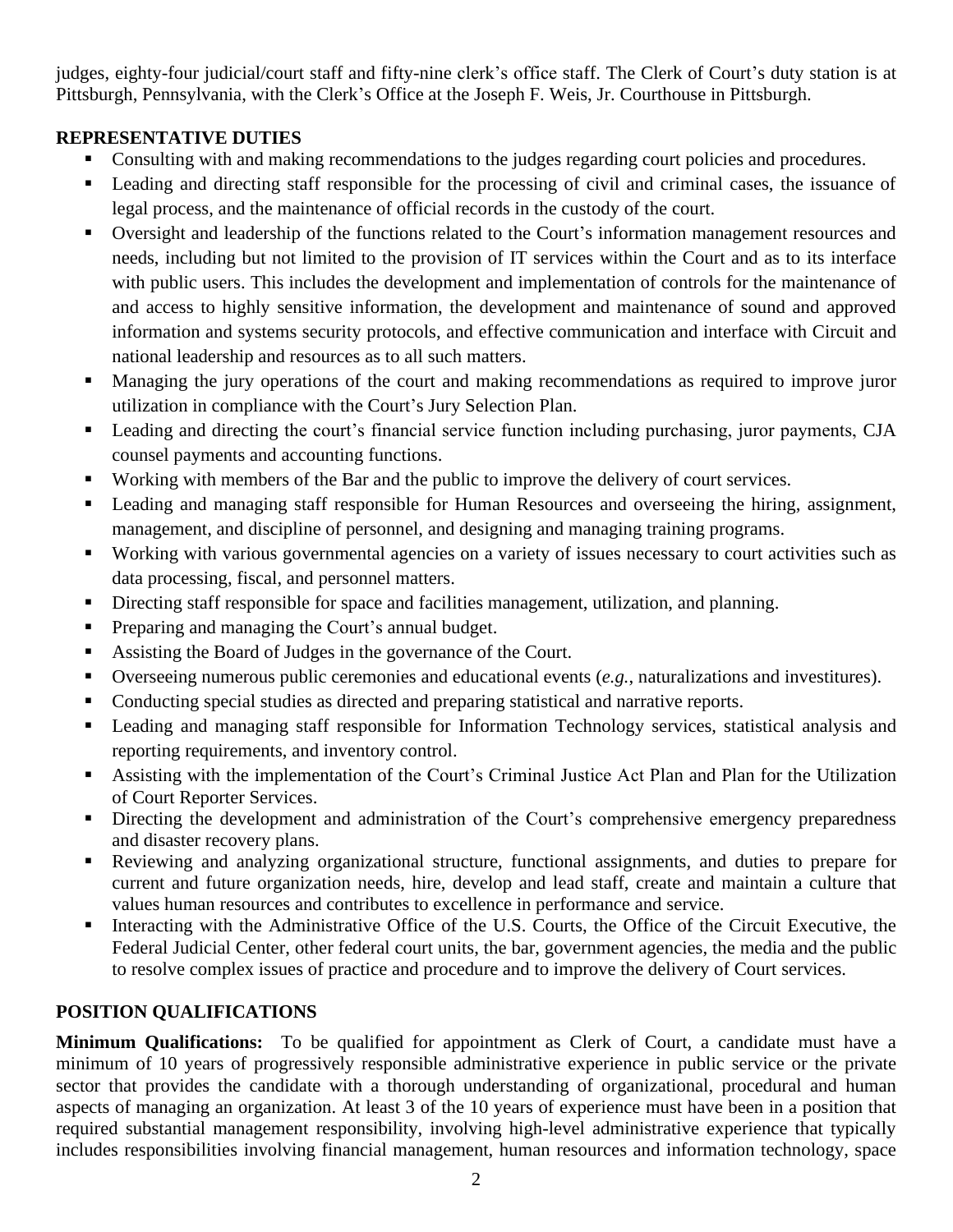and facilities planning, and overall long and short-range planning. At least a bachelor's degree from an accredited college or university (preferably in a field related to public, business or judicial administration) is required. The Court may permit credit toward this 10-year experience requirement to a maximum of 3 years for a bachelor's degree (preferably including coursework in law, government, public/business/judicial administration, with one academic year equaling 9 months experience). A postgraduate degree in public/business/judicial administration may be substituted on the same terms for one (1) additional year of general experience, and a law degree from an accredited law school may be applied for up to two (2) additional years. An attorney who is in the active practice of law in either the public or private sector may be permitted to substitute such active practice for the management or administrative experience requirement on a year-for-year basis. The Clerk is required to live within the judicial district upon hire, with a duty station of Pittsburgh.

**Preferred Qualifications**: The following are preferred: (1) a J.D. degree, or (2) an M.B.A. degree, or (3) relevant practice or leadership experience in the legal profession. Management experience in a federal or state court judicial system is highly desired. Knowledge of both federal civil and criminal rules of procedure and federal civil and criminal case progression is preferred. The candidate must be fluent in the use of technology, including mastery of Microsoft Office Suite, as well as knowledge and experience with the operation of a court-based electronic case filing system.

**Required Skills**: The candidate must be a leader, motivator, highly organized, and always maintain a professional demeanor. The candidate must possess excellent oral and written communication skills, and the ability to build collaborative, interdependent, and supportive teams, as well as a work history that demonstrates outstanding interpersonal, problem solving, conflict resolution, and organizational leadership skills. The candidate must have the ability to assume and delegate responsibility, manage and work with Judges and all levels of judicial staff, the bar, and the public, and have knowledge of principles of administrative analysis and ability to organize, oversee, and complete complex projects. The candidate must have the ability to analyze and present statistical and other data in order to drive decisions. The candidate must be able to demonstrate commitment to public service and the mission of the federal judiciary. The candidate must have a demonstrated commitment to and history of applying principles of diversity and inclusion in decision making processes. The candidate must have a proactive, positive approach to managing change and a creative, innovative approach to planning and problem solving.

### **BENEFITS**

An opportunity to serve in a rewarding public service position, providing support to judges and helping ensure equal access to the judicial system. Employees are eligible for a full range of benefits to include a retirement plan, a savings/investment plan similar to a 401(k) with matching contributions, health and life insurance, flexible benefits, long-term care insurance, paid holidays, and annual and sick leave accrual. [Click here](http://www.uscourts.gov/careers/benefits) for additional information.

### **BACKGROUND INVESTIGATION**

This position is classified as a high-sensitive position which requires the selected candidate to successfully complete a ten-year background investigation, which includes an FBI fingerprint check and background investigation and must sign a consent for an IRS tax check and consumer report reviews, along with periodic updates every five years thereafter as a condition of employment. The selected candidate will be hired provisionally pending the successful and satisfactory completion of the required background check and favorable employment suitability determination based on the mandatory background investigation.

Employment will be provisional and contingent upon the satisfactory completion of the required background investigation. The selected candidate must successfully complete a ten-year background investigation, will be subject to subsequent re-investigations every five years, as well as regular performance assessments, and be required to file an annual financial disclosure report.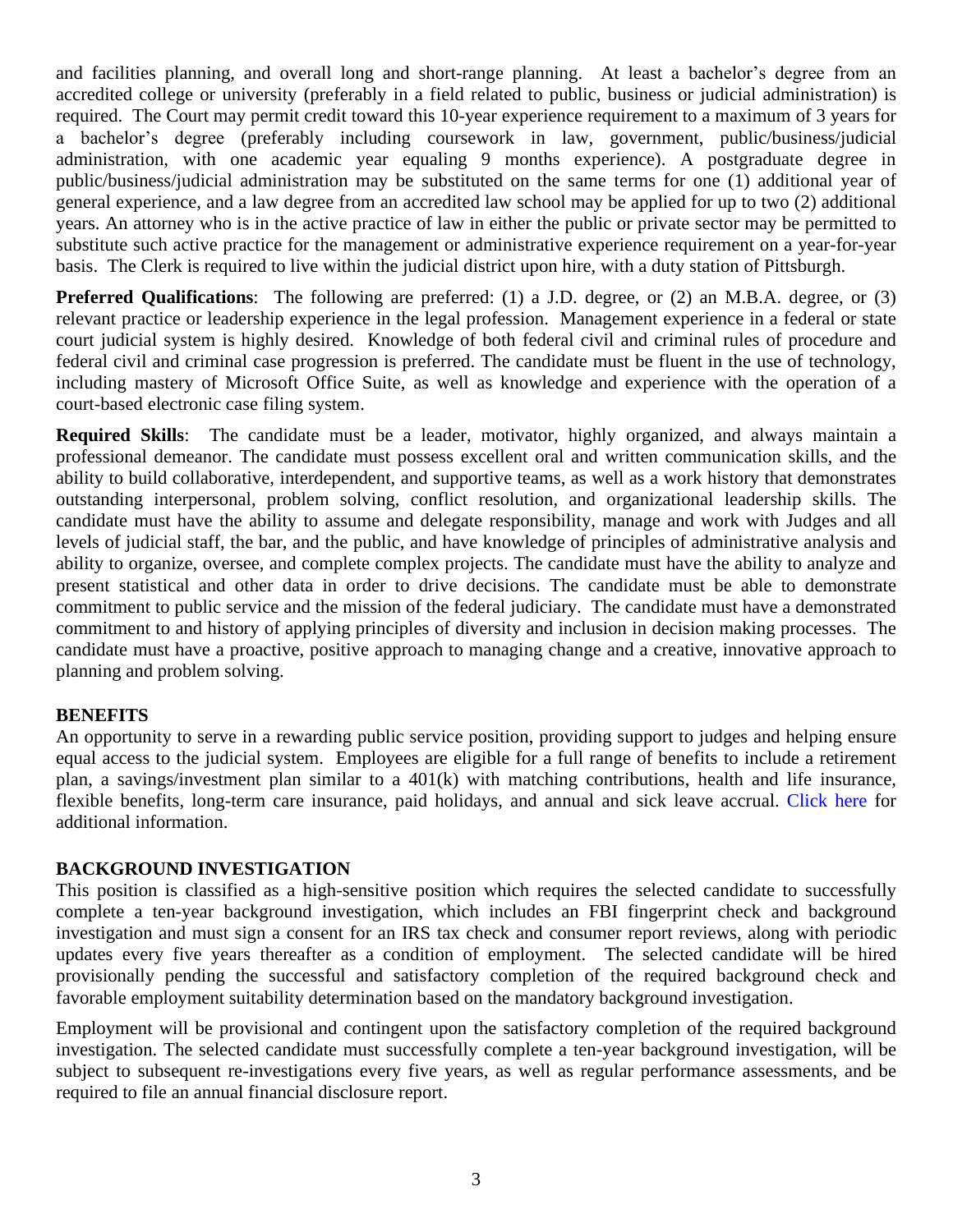## **APPLICANT INFORMATION**

Where appropriate, the court provides reasonable accommodation to applicants with disabilities. If you need reasonable accommodation for any part of the application or hiring process, please notify Human Resources at the Clerk's Office - 412-208-7536. Determinations on requests for reasonable accommodation will be made on a case-by-case basis. The United States District Court is a smoke-free environment.

Employees must adhere to a [Code of Conduct.](http://www.uscourts.gov/rules-policies/judiciary-policies/code-conduct/code-conduct-judicial-employees) The Court provides reasonable accommodations to applicants with disabilities. Veterans' preference is not a factor used in Judicial Branch appointments. Applicants must be U.S. citizens or lawful permanent residents seeking U.S. citizenship. Positions with the U.S. Courts are excepted service appointments, which are "at will" and may be terminated with or without cause. Employees are required to use electronic funds transfer for payroll deposit. Judiciary employees serve under excepted appointments and are considered 'at will" and employment may be terminated with or without cause or notice by the Court. No private law or Alternative Dispute Resolution or "ADR" practice is permitted concurrent with the position.

## **HOW TO APPLY**

Apply only through the court's online application tracking system which is accessed at the Employment Section (Court Info) of the Western District of Pennsylvania website: [Click](https://www.pawd.uscourts.gov/employment) here

Please submit the following application documents in a single PDF:

- A letter of interest, addressed to: Clerk of Court Vacancy, Attention: Human Resources Manager
- A current resume
- A narrative statement that describes your specific experience with each of the following Executive Core Qualifications (ECQ): (1) **Leading Change --** This core qualification involves the ability to bring about strategic change, both within and outside the organization, to meet organizational goals. Inherent to this ECQ is the ability to establish an organizational vision and to implement it in a continuously changing environment. Leadership Competencies: Creativity & Innovation, External Awareness, Flexibility, Resilience, Strategic Thinking, Vision. (2) **Leading People --** This core qualification involves the ability to lead people toward meeting the organization's vision, mission, and goals. Inherent to this ECQ is the ability to provide an inclusive workplace that fosters the development of others, facilitates cooperation and teamwork, and supports constructive resolution of conflicts. Leadership Competencies: Conflict Management, Leveraging Diversity, Developing Others, Team Building. (3) **Results Driven --** This core qualification involves the ability to meet organizational goals and customer expectations. Inherent to this ECQ is the ability to make decisions that produce high-quality results by applying technical knowledge, analyzing problems, and calculating risks. Leadership Competencies: Accountability, Customer Service, Decisiveness, Entrepreneurship, Problem Solving, Technical Credibility. (4) **Business Acumen --** This core qualification involves the ability to manage human, financial, and information resources strategically. Leadership Competencies: Financial Management, Human Capital Management, Technology Management. (5) **Building Coalitions / Communication --** This core qualification involves the ability to build coalitions internally and with other Federal agencies, State and local governments, nonprofit and private sector organizations, foreign governments, or international organizations to achieve common goals. Leadership Competencies: Partnering, Political Savvy, Influencing/Negotiating.
- A completed, signed Federal Judicial Branch Employment Application (AO 78) which can be downloaded when applying or [Click here](http://www.uscourts.gov/forms/human-resources-forms/application-judicial-branch-federal-employment)
- The names and contact information for three professional references

Applicants will receive an email confirmation upon receipt of the application. Incomplete applications will not be considered. Due to the volume of applications anticipated, the court will only communicate with those qualified applicants who are selected for an interview. Applicants scheduled to interview should advise Human